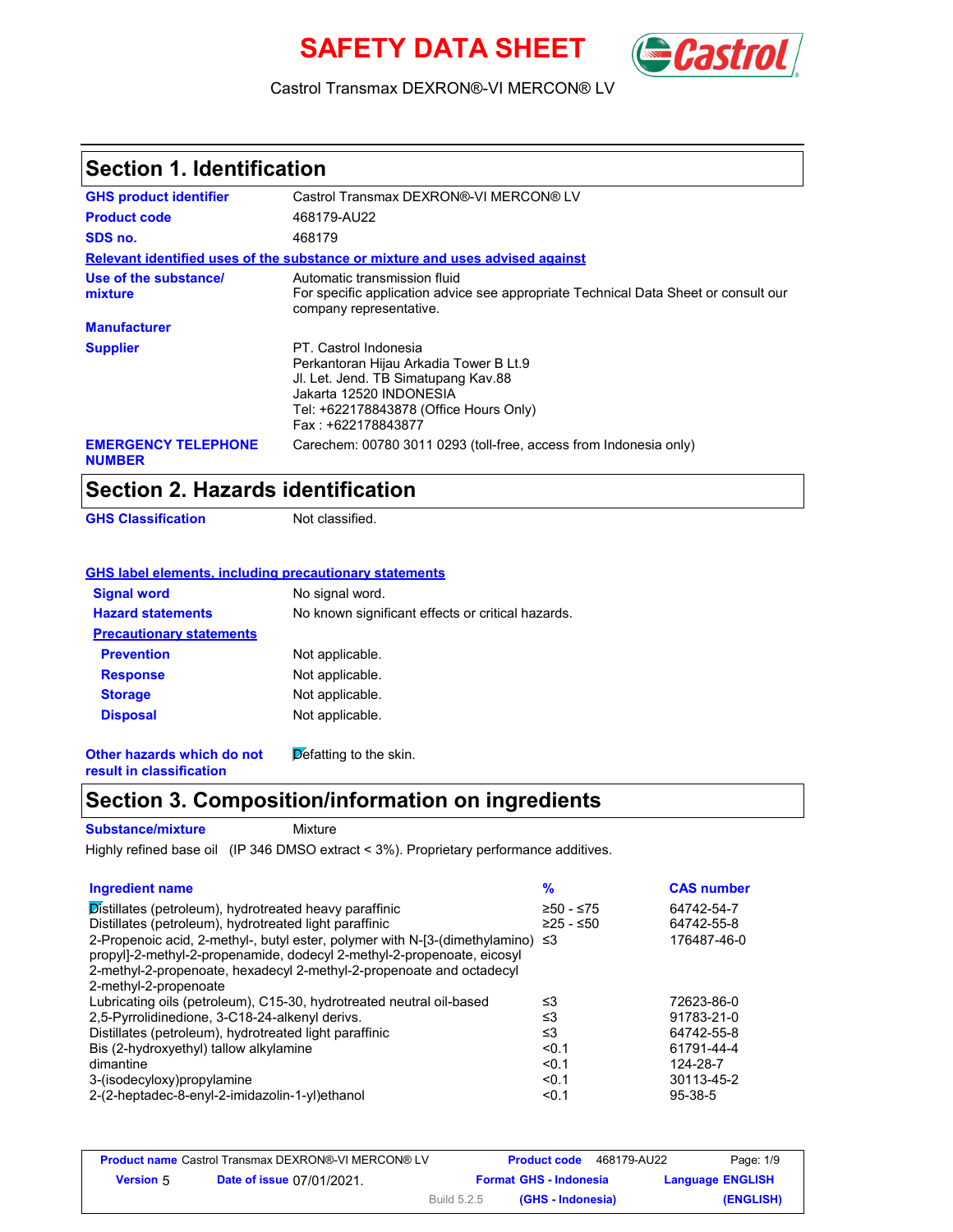# **Section 3. Composition/information on ingredients**

**There are no additional ingredients present which, within the current knowledge of the supplier and in the concentrations applicable, are classified as hazardous to health or the environment and hence require reporting in this section.**

**Occupational exposure limits, if available, are listed in Section 8.**

### **Section 4. First aid measures**

| <b>Description of necessary first aid measures</b> |                                                                                                                                                                                                                                                               |
|----------------------------------------------------|---------------------------------------------------------------------------------------------------------------------------------------------------------------------------------------------------------------------------------------------------------------|
| <b>Inhalation</b>                                  | $\mathbf{F}$ inhaled, remove to fresh air. In case of inhalation of decomposition products in a<br>fire, symptoms may be delayed. The exposed person may need to be kept under<br>medical surveillance for 48 hours. Get medical attention if symptoms occur. |
| <b>Ingestion</b>                                   | Do not induce vomiting unless directed to do so by medical personnel. Get medical<br>attention if symptoms occur.                                                                                                                                             |
| <b>Skin contact</b>                                | Wash skin thoroughly with soap and water or use recognised skin cleanser.<br>Remove contaminated clothing and shoes. Wash clothing before reuse. Clean<br>shoes thoroughly before reuse. Get medical attention if symptoms occur.                             |
| Eye contact                                        | In case of contact, immediately flush eyes with plenty of water for at least 15 minutes.<br>Eyelids should be held away from the eyeball to ensure thorough rinsing. Check for<br>and remove any contact lenses. Get medical attention.                       |
| <b>Protection of first-aiders</b>                  | No action shall be taken involving any personal risk or without suitable training.                                                                                                                                                                            |

#### **Most important symptoms/effects, acute and delayed**

See Section 11 for more detailed information on health effects and symptoms.

#### **Indication of immediate medical attention and special treatment needed, if necessary**

| <b>Specific treatments</b> | No specific treatment.                                                              |
|----------------------------|-------------------------------------------------------------------------------------|
| Notes to physician         | Treatment should in general be symptomatic and directed to relieving any effects.   |
|                            | In case of inhalation of decomposition products in a fire, symptoms may be delayed. |
|                            | The exposed person may need to be kept under medical surveillance for 48 hours.     |

# **Section 5. Firefighting measures**

| <b>Extinguishing media</b>                               |                                                                                                                                                                                                   |
|----------------------------------------------------------|---------------------------------------------------------------------------------------------------------------------------------------------------------------------------------------------------|
| <b>Suitable extinguishing</b><br>media                   | In case of fire, use foam, dry chemical or carbon dioxide extinguisher or spray.                                                                                                                  |
| Unsuitable extinguishing<br>media                        | Do not use water jet.                                                                                                                                                                             |
| <b>Specific hazards arising</b><br>from the chemical     | In a fire or if heated, a pressure increase will occur and the container may burst.                                                                                                               |
| <b>Hazardous thermal</b><br>decomposition products       | Combustion products may include the following:<br>carbon oxides (CO, CO <sub>2</sub> ) (carbon monoxide, carbon dioxide)<br>nitrogen oxides (NO, $NO2$ etc.)                                      |
| <b>Special protective actions</b><br>for fire-fighters   | No action shall be taken involving any personal risk or without suitable training.<br>Promptly isolate the scene by removing all persons from the vicinity of the incident if<br>there is a fire. |
| <b>Special protective</b><br>equipment for fire-fighters | Fire-fighters should wear positive pressure self-contained breathing apparatus<br>(SCBA) and full turnout gear.                                                                                   |

## **Section 6. Accidental release measures**

**Personal precautions, protective equipment and emergency procedures**

| For non-emergency<br>personnel | No action shall be taken involving any personal risk or without suitable training.<br>Evacuate surrounding areas. Keep unnecessary and unprotected personnel from<br>entering. Do not touch or walk through spilt material. Put on appropriate personal<br>protective equipment. Floors may be slippery; use care to avoid falling. |
|--------------------------------|-------------------------------------------------------------------------------------------------------------------------------------------------------------------------------------------------------------------------------------------------------------------------------------------------------------------------------------|
| For emergency responders       | If specialised clothing is required to deal with the spillage, take note of any<br>information in Section 8 on suitable and unsuitable materials. See also the<br>information in "For non-emergency personnel".                                                                                                                     |

| <b>Product name Castrol Transmax DEXRON®-VI MERCON® LV</b> |                                  |             | <b>Product code</b>           | 468179-AU22 | Page: 2/9               |
|------------------------------------------------------------|----------------------------------|-------------|-------------------------------|-------------|-------------------------|
| <b>Version</b> 5                                           | <b>Date of issue 07/01/2021.</b> |             | <b>Format GHS - Indonesia</b> |             | <b>Language ENGLISH</b> |
|                                                            |                                  | Build 5.2.5 | (GHS - Indonesia)             |             | (ENGLISH)               |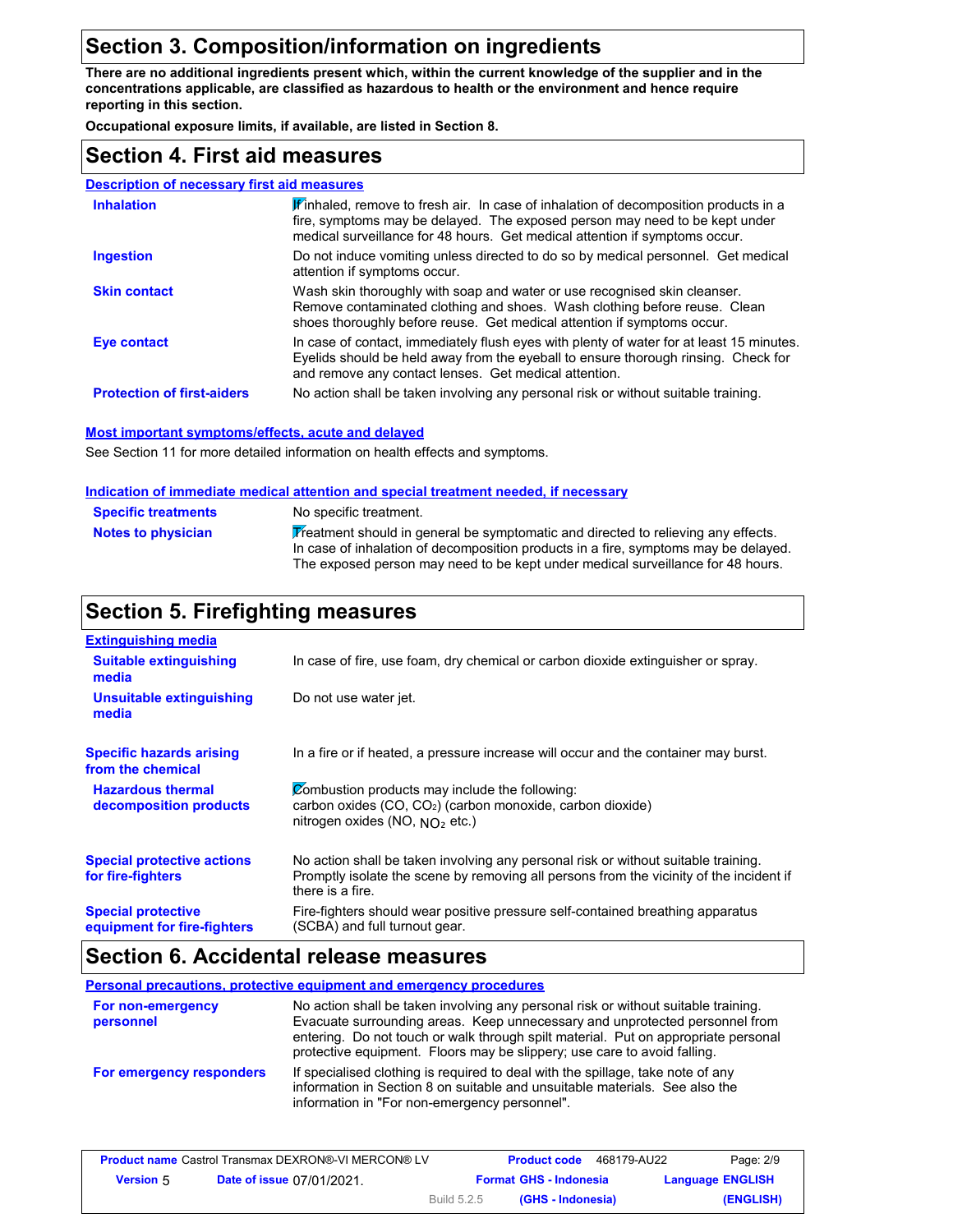### **Section 6. Accidental release measures**

| <b>Environmental precautions</b>                     | Avoid dispersal of spilt material and runoff and contact with soil, waterways, drains<br>and sewers. Inform the relevant authorities if the product has caused environmental<br>pollution (sewers, waterways, soil or air).                                                                                                                                                                        |
|------------------------------------------------------|----------------------------------------------------------------------------------------------------------------------------------------------------------------------------------------------------------------------------------------------------------------------------------------------------------------------------------------------------------------------------------------------------|
| Methods and material for containment and cleaning up |                                                                                                                                                                                                                                                                                                                                                                                                    |
| <b>Small spill</b>                                   | Stop leak if without risk. Move containers from spill area. Absorb with an inert<br>material and place in an appropriate waste disposal container. Dispose of via a<br>licensed waste disposal contractor.                                                                                                                                                                                         |
| <b>Large spill</b>                                   | Stop leak if without risk. Move containers from spill area. Prevent entry into sewers,<br>water courses, basements or confined areas. Contain and collect spillage with non-<br>combustible, absorbent material e.g. sand, earth, vermiculite or diatomaceous earth<br>and place in container for disposal according to local regulations. Dispose of via a<br>licensed waste disposal contractor. |

# **Section 7. Handling and storage**

#### **Precautions for safe handling Advice on general occupational hygiene Conditions for safe storage, including any incompatibilities** Eating, drinking and smoking should be prohibited in areas where this material is handled, stored and processed. Wash thoroughly after handling. Remove contaminated clothing and protective equipment before entering eating areas. See also Section 8 for additional information on hygiene measures. Store in accordance with local regulations. Store in original container protected from direct sunlight in a dry, cool and well-ventilated area, away from incompatible materials (see Section 10) and food and drink. Keep container tightly closed and sealed until ready for use. Store and use only in equipment/containers designed for use with this product. Containers that have been opened must be carefully resealed and kept upright to prevent leakage. Do not store in unlabelled containers. Use appropriate containment to avoid environmental contamination. **Protective measures** Put on appropriate personal protective equipment (see Section 8). **Not suitable Not suitable** Prolonged exposure to elevated temperature

# **Section 8. Exposure controls/personal protection**

#### **Control parameters**

#### **Occupational exposure limits**

| <b>Ingredient name</b>                                               | <b>Exposure limits</b>                                                                                                                                                                                                     |
|----------------------------------------------------------------------|----------------------------------------------------------------------------------------------------------------------------------------------------------------------------------------------------------------------------|
| Distillates (petroleum), hydrotreated heavy paraffinic               | Minister of Labor of the Republic of<br>Indonesia (Indonesia).<br>TWA: 5 mg/m <sup>3</sup> 8 hours. Issued/Revised:<br>10/2011 Form: Mist<br>STEL: 10 mg/m <sup>3</sup> 15 minutes. Issued/<br>Revised: 11/2011 Form: Mist |
| Distillates (petroleum), hydrotreated light paraffinic               | Minister of Labor of the Republic of<br>Indonesia (Indonesia).<br>TWA: 5 mg/m <sup>3</sup> 8 hours. Issued/Revised:<br>10/2011 Form: Mist<br>STEL: 10 mg/m <sup>3</sup> 15 minutes. Issued/<br>Revised: 11/2011 Form: Mist |
| Lubricating oils (petroleum), C15-30, hydrotreated neutral oil-based | Minister of Labor of the Republic of<br>Indonesia (Indonesia).<br>TWA: 5 mg/m <sup>3</sup> 8 hours. Issued/Revised:<br>10/2011 Form: Mist<br>STEL: 10 mg/m <sup>3</sup> 15 minutes. Issued/<br>Revised: 11/2011 Form: Mist |
| Distillates (petroleum), hydrotreated light paraffinic               | Minister of Labor of the Republic of<br>Indonesia (Indonesia).<br>TWA: 5 mg/m <sup>3</sup> 8 hours. Issued/Revised:<br>10/2011 Form: Mist<br>STEL: 10 mg/m <sup>3</sup> 15 minutes. Issued/<br>Revised: 11/2011 Form: Mist |

| <b>Product name</b> Castrol Transmax DEXRON®-VI MERCON® LV |                                  |                    | <b>Product code</b>           | 468179-AU22             | Page: 3/9 |
|------------------------------------------------------------|----------------------------------|--------------------|-------------------------------|-------------------------|-----------|
| <b>Version</b> 5                                           | <b>Date of issue 07/01/2021.</b> |                    | <b>Format GHS - Indonesia</b> | <b>Language ENGLISH</b> |           |
|                                                            |                                  | <b>Build 5.2.5</b> | (GHS - Indonesia)             |                         | (ENGLISH) |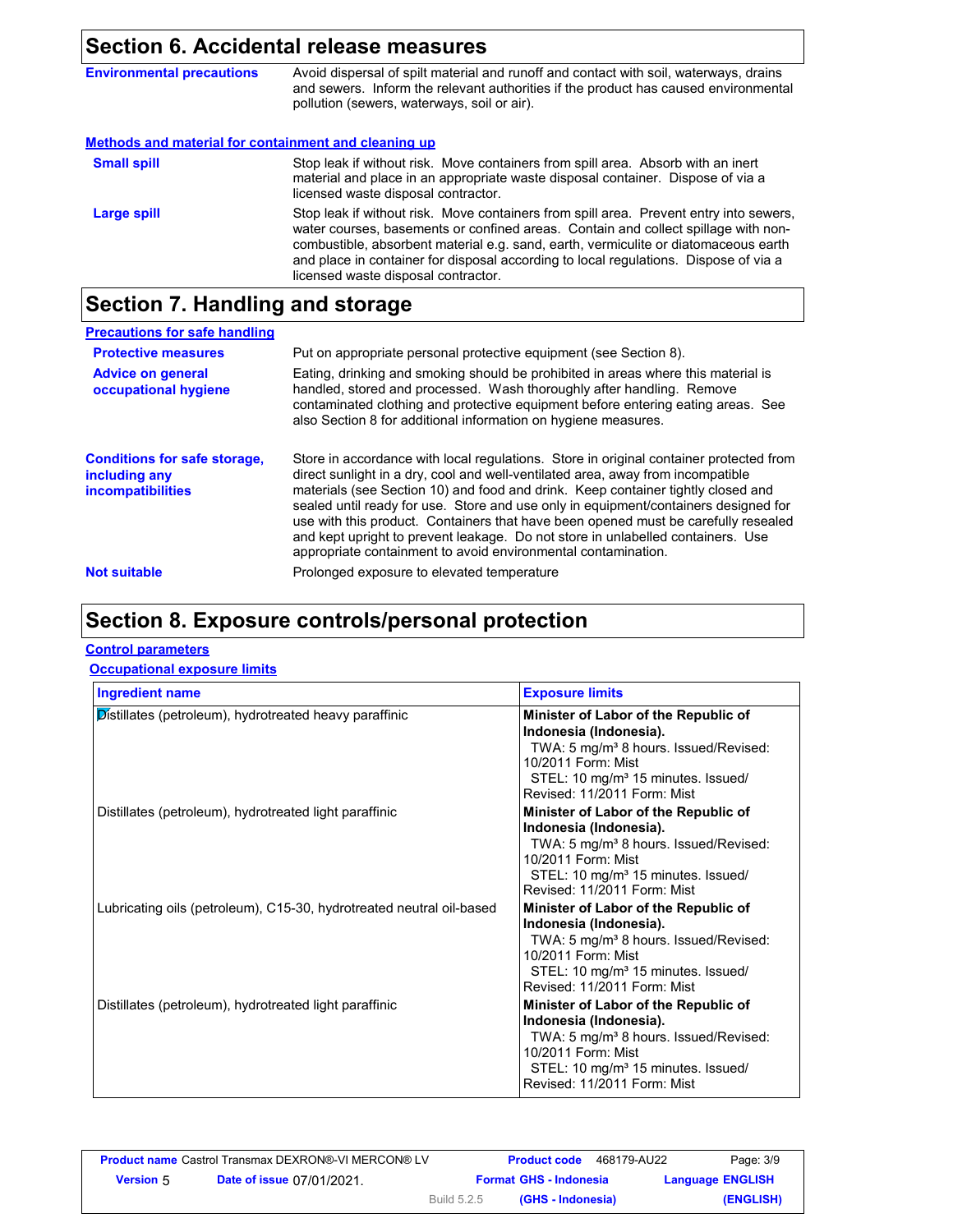# **Section 8. Exposure controls/personal protection**

| $\cdots$ $\sim$ $\sim$ $\sim$               | sars sona sio porsonar protocite                                                                                                                                                                                                                                                                                                                                                                                                                                                                                                                                                                                                                                                                                                                                                                                                 |
|---------------------------------------------|----------------------------------------------------------------------------------------------------------------------------------------------------------------------------------------------------------------------------------------------------------------------------------------------------------------------------------------------------------------------------------------------------------------------------------------------------------------------------------------------------------------------------------------------------------------------------------------------------------------------------------------------------------------------------------------------------------------------------------------------------------------------------------------------------------------------------------|
| <b>Recommended monitoring</b><br>procedures | If this product contains ingredients with exposure limits, personal, workplace<br>atmosphere or biological monitoring may be required to determine the effectiveness<br>of the ventilation or other control measures and/or the necessity to use respiratory<br>protective equipment. Reference should be made to appropriate monitoring<br>standards. Reference to national guidance documents for methods for the<br>determination of hazardous substances will also be required.                                                                                                                                                                                                                                                                                                                                              |
| <b>Appropriate engineering</b><br>controls  | All activities involving chemicals should be assessed for their risks to health, to<br>ensure exposures are adequately controlled. Personal protective equipment should<br>only be considered after other forms of control measures (e.g. engineering controls)<br>have been suitably evaluated. Personal protective equipment should conform to<br>appropriate standards, be suitable for use, be kept in good condition and properly<br>maintained.<br>Your supplier of personal protective equipment should be consulted for advice on<br>selection and appropriate standards. For further information contact your national<br>organisation for standards.<br>Provide exhaust ventilation or other engineering controls to keep the relevant<br>airborne concentrations below their respective occupational exposure limits. |
|                                             | The final choice of protective equipment will depend upon a risk assessment. It is<br>important to ensure that all items of personal protective equipment are compatible.                                                                                                                                                                                                                                                                                                                                                                                                                                                                                                                                                                                                                                                        |
| <b>Environmental exposure</b><br>controls   | Emissions from ventilation or work process equipment should be checked to ensure<br>they comply with the requirements of environmental protection legislation. In some<br>cases, fume scrubbers, filters or engineering modifications to the process equipment<br>will be necessary to reduce emissions to acceptable levels.                                                                                                                                                                                                                                                                                                                                                                                                                                                                                                    |
| <b>Individual protection measures</b>       |                                                                                                                                                                                                                                                                                                                                                                                                                                                                                                                                                                                                                                                                                                                                                                                                                                  |
| <b>Hygiene measures</b>                     | Wash hands, forearms and face thoroughly after handling chemical products, before<br>eating, smoking and using the lavatory and at the end of the working period.<br>Appropriate techniques should be used to remove potentially contaminated clothing.<br>Wash contaminated clothing before reusing. Ensure that eyewash stations and<br>safety showers are close to the workstation location.                                                                                                                                                                                                                                                                                                                                                                                                                                  |
| <b>Eye/face protection</b>                  | Safety glasses with side shields.                                                                                                                                                                                                                                                                                                                                                                                                                                                                                                                                                                                                                                                                                                                                                                                                |
| <b>Skin protection</b>                      |                                                                                                                                                                                                                                                                                                                                                                                                                                                                                                                                                                                                                                                                                                                                                                                                                                  |
| <b>Hand protection</b>                      | Wear protective gloves if prolonged or repeated contact is likely. Wear chemical<br>resistant gloves. Recommended: Nitrile gloves. The correct choice of protective<br>gloves depends upon the chemicals being handled, the conditions of work and use,<br>and the condition of the gloves (even the best chemically resistant glove will break<br>down after repeated chemical exposures). Most gloves provide only a short time of<br>protection before they must be discarded and replaced. Because specific work<br>environments and material handling practices vary, safety procedures should be<br>developed for each intended application. Gloves should therefore be chosen in<br>consultation with the supplier/manufacturer and with a full assessment of the<br>working conditions.                                  |
| <b>Skin protection</b>                      | Use of protective clothing is good industrial practice.<br>Personal protective equipment for the body should be selected based on the task<br>being performed and the risks involved and should be approved by a specialist<br>before handling this product.<br>Cotton or polyester/cotton overalls will only provide protection against light<br>superficial contamination that will not soak through to the skin. Overalls should be<br>laundered on a regular basis. When the risk of skin exposure is high (e.g. when<br>cleaning up spillages or if there is a risk of splashing) then chemical resistant aprons<br>and/or impervious chemical suits and boots will be required.                                                                                                                                            |
| <b>Respiratory protection</b>               | In case of insufficient ventilation, wear suitable respiratory equipment.<br>The correct choice of respiratory protection depends upon the chemicals being<br>handled, the conditions of work and use, and the condition of the respiratory<br>equipment. Safety procedures should be developed for each intended application.<br>Respiratory protection equipment should therefore be chosen in consultation with<br>the supplier/manufacturer and with a full assessment of the working conditions.                                                                                                                                                                                                                                                                                                                            |

| <b>Product name Castrol Transmax DEXRON®-VI MERCON® LV</b> |                                  |             | <b>Product code</b>           | 468179-AU22 | Page: 4/9               |
|------------------------------------------------------------|----------------------------------|-------------|-------------------------------|-------------|-------------------------|
| <b>Version 5</b>                                           | <b>Date of issue 07/01/2021.</b> |             | <b>Format GHS - Indonesia</b> |             | <b>Language ENGLISH</b> |
|                                                            |                                  | Build 5.2.5 | (GHS - Indonesia)             |             | (ENGLISH)               |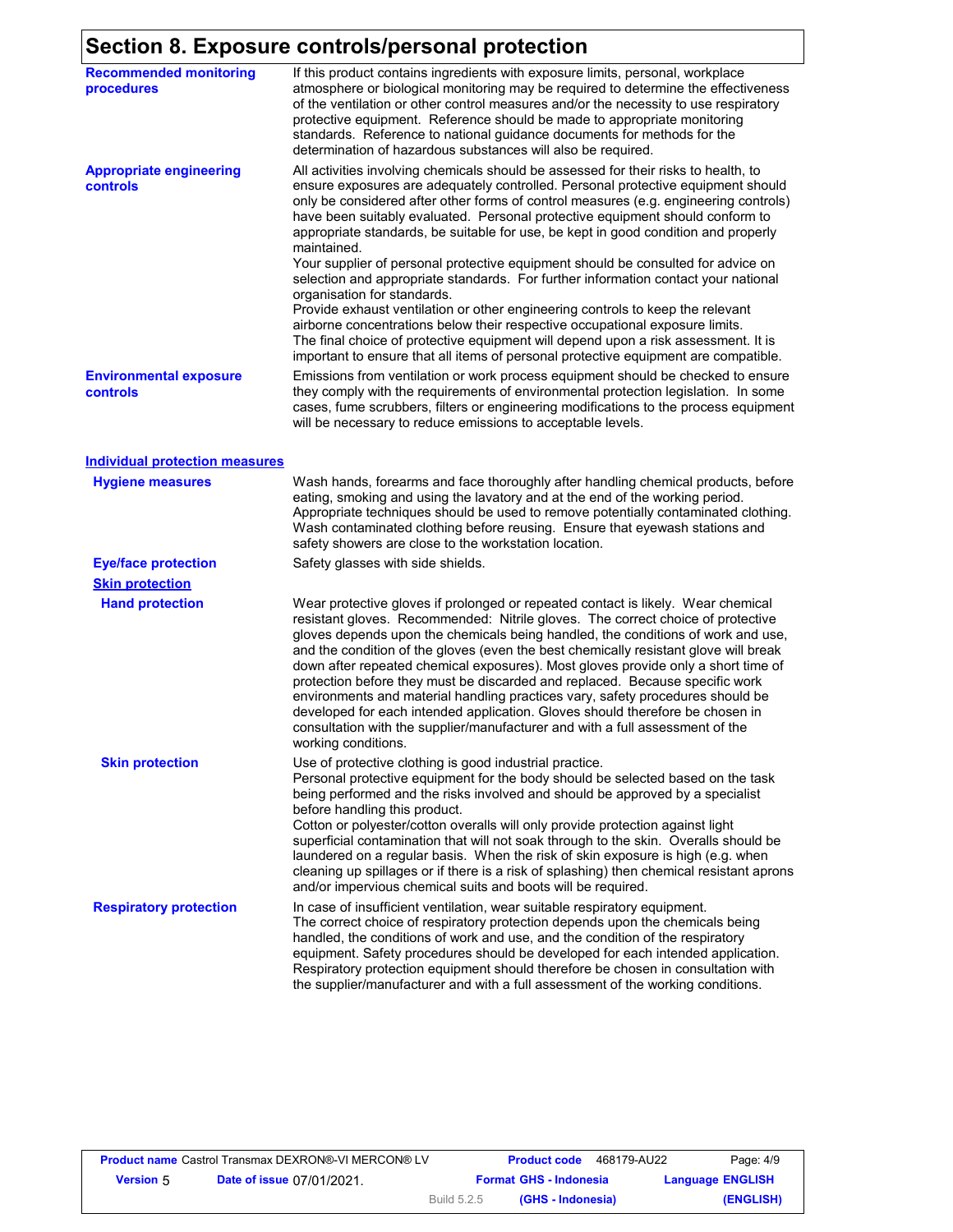# **Section 9. Physical and chemical properties**

| <b>Appearance</b>                                          |                                                                                                                                         |
|------------------------------------------------------------|-----------------------------------------------------------------------------------------------------------------------------------------|
| <b>Physical state</b>                                      | Liquid.                                                                                                                                 |
| <b>Colour</b>                                              | Red.                                                                                                                                    |
| <b>Odour</b>                                               | Mild.                                                                                                                                   |
| <b>Odour threshold</b>                                     | Not available.                                                                                                                          |
| pH                                                         | Mot applicable.                                                                                                                         |
| <b>Melting point</b>                                       | Not available.                                                                                                                          |
| <b>Boiling point</b>                                       | Not available.                                                                                                                          |
| <b>Flash point</b>                                         | $\varnothing$ pen cup: >180°C (>356°F) [Cleveland.]                                                                                     |
| <b>Evaporation rate</b>                                    | Not available.                                                                                                                          |
| <b>Flammability/Combustible</b><br>properties (solid, gas) | Not applicable. Based on - Physical state                                                                                               |
| Lower and upper explosive<br>(flammable) limits            | Not available.                                                                                                                          |
| <b>Vapour pressure</b>                                     | Not available.                                                                                                                          |
| <b>Vapour density</b>                                      | Not available.                                                                                                                          |
| <b>Density</b>                                             | $\leq$ 1000 kg/m <sup>3</sup> (<1 g/cm <sup>3</sup> ) at 15 <sup>°</sup> C                                                              |
| <b>Relative density</b>                                    | Not available.                                                                                                                          |
| <b>Solubility</b>                                          | insoluble in water.                                                                                                                     |
| <b>Partition coefficient: n-</b><br>octanol/water          | Not available.                                                                                                                          |
| <b>Auto-ignition temperature</b>                           | Not available.                                                                                                                          |
| <b>Decomposition temperature</b>                           | Not available.                                                                                                                          |
| <b>Viscosity</b>                                           | Kinematic: 30.2 mm <sup>2</sup> /s (30.2 cSt) at 40 $^{\circ}$ C<br>Kinematic: 5.6 to 6.2 mm <sup>2</sup> /s (5.6 to 6.2 cSt) at 100 °C |

# **Section 10. Stability and reactivity**

| <b>Reactivity</b>                                   | No specific test data available for this product. Refer to Conditions to avoid and<br>Incompatible materials for additional information.                                |  |  |
|-----------------------------------------------------|-------------------------------------------------------------------------------------------------------------------------------------------------------------------------|--|--|
| <b>Chemical stability</b>                           | The product is stable.                                                                                                                                                  |  |  |
| <b>Possibility of hazardous</b><br><b>reactions</b> | Under normal conditions of storage and use, hazardous reactions will not occur.<br>Under normal conditions of storage and use, hazardous polymerisation will not occur. |  |  |
| <b>Conditions to avoid</b>                          | Avoid all possible sources of ignition (spark or flame).                                                                                                                |  |  |
| <b>Incompatible materials</b>                       | Reactive or incompatible with the following materials: oxidising materials.                                                                                             |  |  |
| <b>Hazardous decomposition</b><br>products          | Under normal conditions of storage and use, hazardous decomposition products<br>should not be produced.                                                                 |  |  |

# **Section 11. Toxicological information**

#### **Information on toxicological effects**

#### **Aspiration hazard**

| <b>Name</b>                                                          | Result                                |
|----------------------------------------------------------------------|---------------------------------------|
| Distillates (petroleum), hydrotreated light paraffinic               | <b>ASPIRATION HAZARD - Category 1</b> |
| Lubricating oils (petroleum), C15-30, hydrotreated neutral oil-based | <b>ASPIRATION HAZARD - Category 1</b> |

| <b>Information on likely routes</b><br>of exposure | Routes of entry anticipated: Dermal, Inhalation.                                                                           |
|----------------------------------------------------|----------------------------------------------------------------------------------------------------------------------------|
| <b>Potential acute health effects</b>              |                                                                                                                            |
| Eye contact                                        | No known significant effects or critical hazards.                                                                          |
| <b>Inhalation</b>                                  | <b>Exposure to decomposition products may cause a health hazard. Serious effects</b><br>may be delayed following exposure. |
| <b>Skin contact</b>                                | Defatting to the skin. May cause skin dryness and irritation.                                                              |
| <b>Ingestion</b>                                   | No known significant effects or critical hazards.                                                                          |

#### **Symptoms related to the physical, chemical and toxicological characteristics**

|                  | <b>Product name Castrol Transmax DEXRON®-VI MERCON® LV</b> |                    | <b>Product code</b>           | 468179-AU22 | Page: 5/9               |
|------------------|------------------------------------------------------------|--------------------|-------------------------------|-------------|-------------------------|
| <b>Version 5</b> | <b>Date of issue 07/01/2021</b>                            |                    | <b>Format GHS - Indonesia</b> |             | <b>Language ENGLISH</b> |
|                  |                                                            | <b>Build 5.2.5</b> | (GHS - Indonesia)             |             | (ENGLISH)               |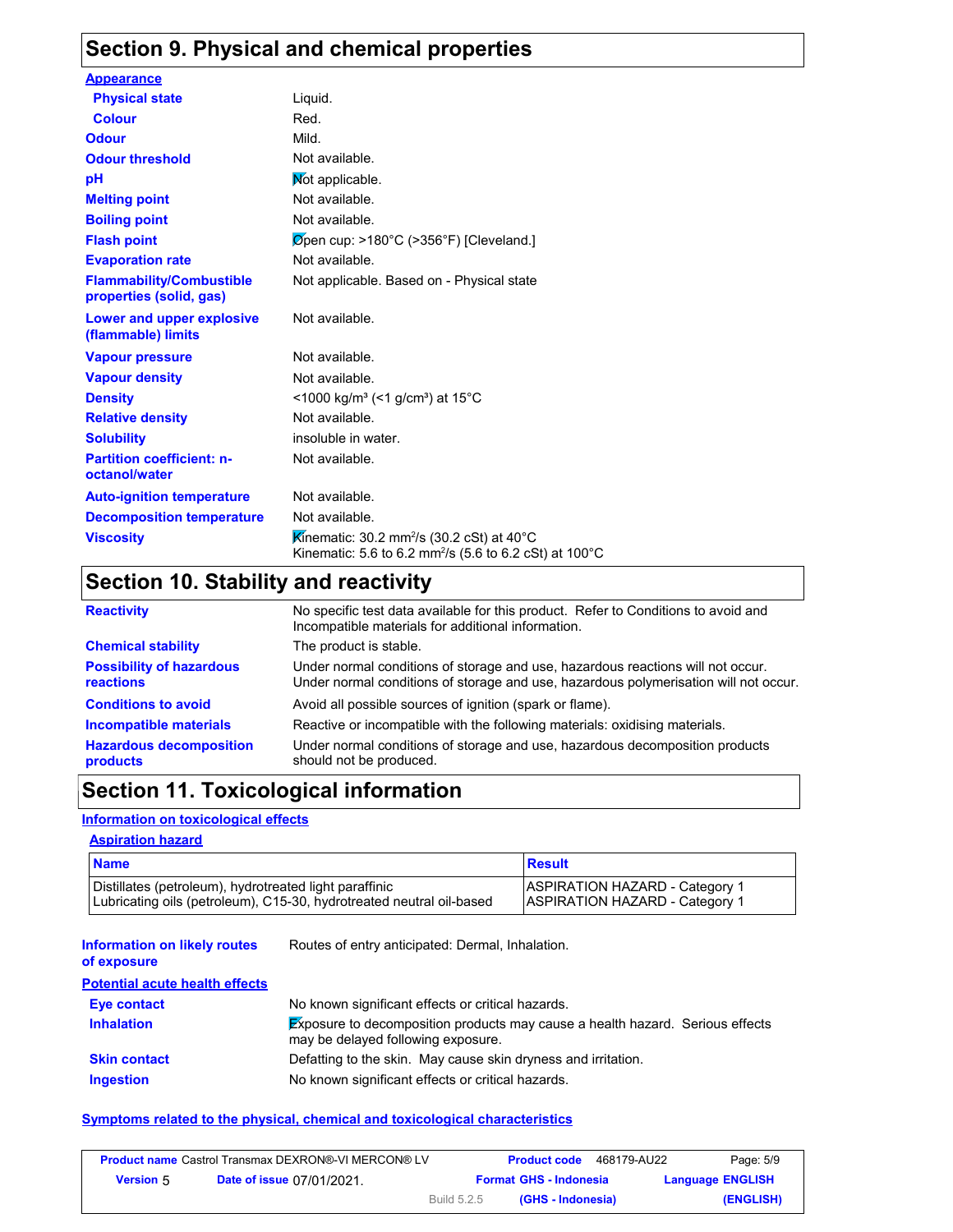# **Section 11. Toxicological information**

| <b>Eye contact</b>                    | No specific data.                                                                                                           |  |
|---------------------------------------|-----------------------------------------------------------------------------------------------------------------------------|--|
| <b>Inhalation</b>                     | May be harmful by inhalation if exposure to vapour, mists or fumes resulting from<br>thermal decomposition products occurs. |  |
| <b>Skin contact</b>                   | Adverse symptoms may include the following:<br>irritation<br>dryness<br>cracking                                            |  |
| <b>Ingestion</b>                      | No specific data.                                                                                                           |  |
|                                       | Delayed and immediate effects as well as chronic effects from short and long-term exposure                                  |  |
| <b>Eye contact</b>                    | Potential risk of transient stinging or redness if accidental eye contact occurs.                                           |  |
| <b>Skin contact</b>                   | Prolonged or repeated contact can defat the skin and lead to irritation, cracking and/<br>or dermatitis.                    |  |
| <b>Ingestion</b>                      | Ingestion of large quantities may cause nausea and diarrhoea.                                                               |  |
| <b>Short term exposure</b>            |                                                                                                                             |  |
| <b>Potential immediate</b><br>effects | Not available.                                                                                                              |  |
| <b>Potential delayed effects</b>      | Not available.                                                                                                              |  |
| Long term exposure                    |                                                                                                                             |  |
| <b>Potential immediate</b><br>effects | Not available.                                                                                                              |  |
| <b>Potential delayed effects</b>      | Not available.                                                                                                              |  |
| <b>General</b>                        | No known significant effects or critical hazards.                                                                           |  |
| <b>Carcinogenicity</b>                | No known significant effects or critical hazards.                                                                           |  |
| <b>Mutagenicity</b>                   | No known significant effects or critical hazards.                                                                           |  |
| <b>Teratogenicity</b>                 | No known significant effects or critical hazards.                                                                           |  |
| <b>Developmental effects</b>          | No known significant effects or critical hazards.                                                                           |  |
| <b>Fertility effects</b>              | No known significant effects or critical hazards.                                                                           |  |
|                                       |                                                                                                                             |  |

**Numerical measures of toxicity** Not available. **Acute toxicity estimates**

# **Section 12. Ecological information**

**Environmental effects** This material is harmful to aquatic life.

 $\mathbf{r}$ 

#### **Persistence/degradability**

Not expected to be rapidly degradable.

#### **Bioaccumulative potential**

This product is not expected to bioaccumulate through food chains in the environment.

| <b>Mobility in soil</b>                                 |                                                                                                                           |
|---------------------------------------------------------|---------------------------------------------------------------------------------------------------------------------------|
| <b>Soil/water partition</b><br><b>coefficient (Koc)</b> | Not available.                                                                                                            |
| <b>Mobility</b>                                         | Spillages may penetrate the soil causing ground water contamination.                                                      |
| <b>Other adverse effects</b>                            | No known significant effects or critical hazards.                                                                         |
| <b>Other ecological information</b>                     | Spills may form a film on water surfaces causing physical damage to organisms.<br>Oxygen transfer could also be impaired. |

 $\mathbf{r}$ 

|                  | <b>Product name</b> Castrol Transmax DEXRON®-VI MERCON® LV |             | <b>Product code</b>           | 468179-AU22 | Page: 6/9               |
|------------------|------------------------------------------------------------|-------------|-------------------------------|-------------|-------------------------|
| <b>Version 5</b> | <b>Date of issue 07/01/2021.</b>                           |             | <b>Format GHS - Indonesia</b> |             | <b>Language ENGLISH</b> |
|                  |                                                            | Build 5.2.5 | (GHS - Indonesia)             |             | (ENGLISH)               |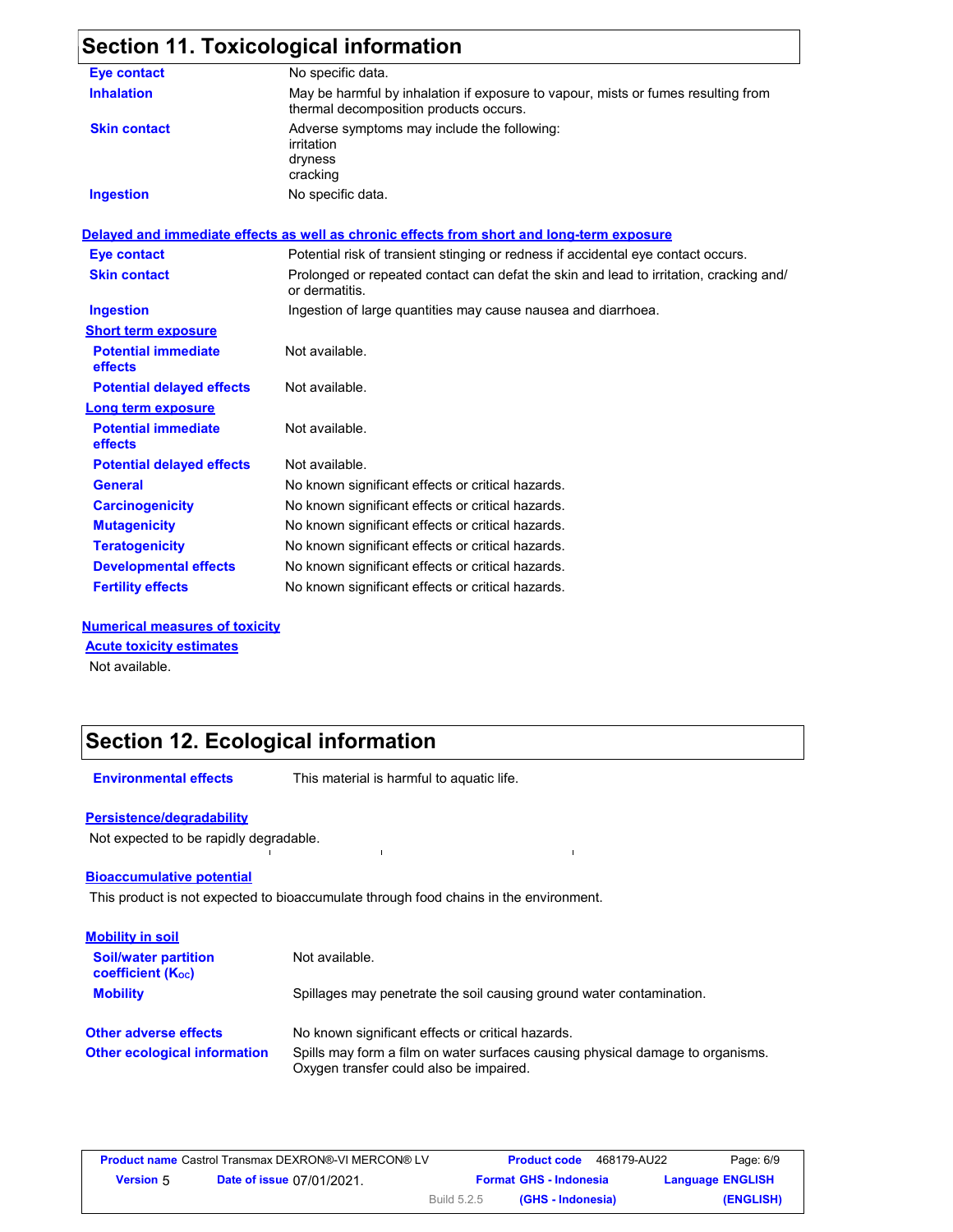### **Section 13. Disposal considerations**

**Disposal methods** The generation of waste should be avoided or minimised wherever possible. Significant quantities of waste product residues should not be disposed of via the foul sewer but processed in a suitable effluent treatment plant. Dispose of surplus and non-recyclable products via a licensed waste disposal contractor. Disposal of this product, solutions and any by-products should at all times comply with the requirements of environmental protection and waste disposal legislation and any regional local authority requirements. Waste packaging should be recycled. Incineration or landfill should only be considered when recycling is not feasible. This material and its container must be disposed of in a safe way. Empty containers or liners may retain some product residues. Avoid dispersal of spilt material and runoff and contact with soil, waterways, drains and sewers.

### **Section 14. Transport information**

|                                        | <b>IMDG</b>              | <b>IATA</b>              |
|----------------------------------------|--------------------------|--------------------------|
| <b>UN number</b>                       | Not regulated.           | Not regulated.           |
| <b>UN proper</b><br>shipping name      | $\overline{\phantom{a}}$ | $\overline{\phantom{a}}$ |
| <b>Transport hazard</b><br>class(es)   | $\overline{\phantom{a}}$ | -                        |
| <b>Packing group</b>                   | $\overline{\phantom{a}}$ | $\overline{\phantom{a}}$ |
| <b>Environmental</b><br><b>hazards</b> | No.                      | No.                      |
| <b>Additional</b><br>information       | ۰.                       | ۰                        |

**Special precautions for user** Not available.

# **Section 15. Regulatory information**

#### **Law No. 74/2001 - Banned**

None of the components are listed.

#### **Law No. 74/2001 - Restricted**

| Ingredient name       | <b>Status</b> |
|-----------------------|---------------|
| <b>Ethylene Oxide</b> | Listed        |

#### **Ministry of Health - Law No. 472/Menkes/Per/V/1996**

**Carcinogen**

| Ingredient name | <b>Status</b> |
|-----------------|---------------|
| propilen oksida | Listed        |
| etilen oksida   | Listed        |
| 1,4-dioksan     | Listed        |
| benzen          | Listed        |

#### **Corrosive**

None of the components are listed.

#### **Irritation**

| Ingredient name | <b>Status</b> |
|-----------------|---------------|
| propilen oksida | Listed        |
| l etilen oksida | Listed        |
| l 1.4-dioksan   | Listed        |

#### **Mutagen**

|                  | <b>Product name Castrol Transmax DEXRON®-VI MERCON® LV</b> |             | <b>Product code</b>           | 468179-AU22 | Page: 7/9               |
|------------------|------------------------------------------------------------|-------------|-------------------------------|-------------|-------------------------|
| <b>Version</b> 5 | <b>Date of issue 07/01/2021.</b>                           |             | <b>Format GHS - Indonesia</b> |             | <b>Language ENGLISH</b> |
|                  |                                                            | Build 5.2.5 | (GHS - Indonesia)             |             | (ENGLISH)               |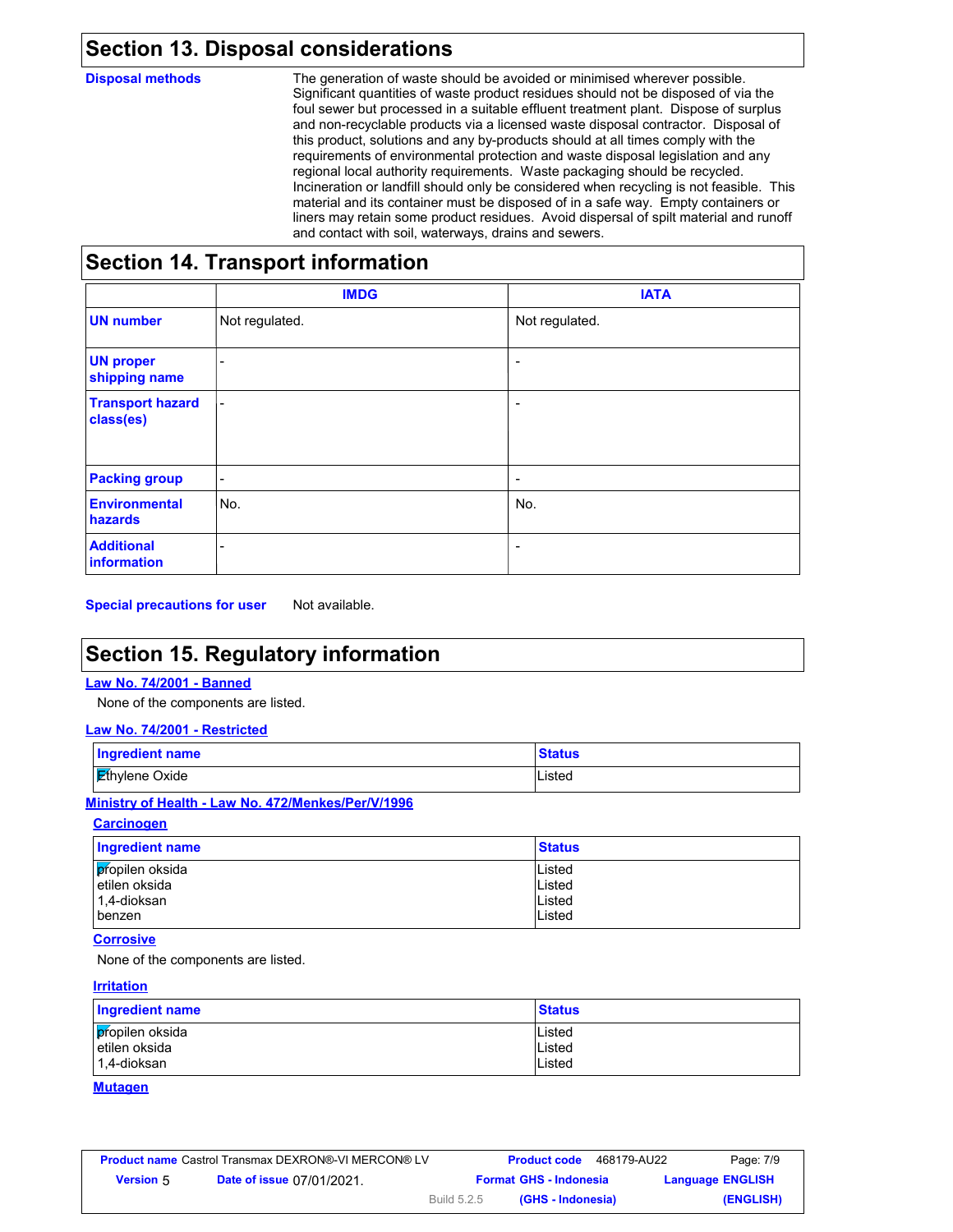| <b>Section 15. Regulatory information</b> |               |
|-------------------------------------------|---------------|
| <b>Ingredient name</b>                    | <b>Status</b> |
| etilen oksida                             | Listed        |
|                                           |               |

#### **Oxidiser**

None of the components are listed.

#### **Poison**

| <b>Ingredient name</b> | <b>Status</b> |
|------------------------|---------------|
| etilen oksida          | Listed        |

#### **Teratogen**

None of the components are listed.

| <b>International lists</b>                                      |                                                                                                          |
|-----------------------------------------------------------------|----------------------------------------------------------------------------------------------------------|
| <b>National inventory</b>                                       |                                                                                                          |
| <b>Australia inventory (AICS)</b>                               | All components are listed or exempted.                                                                   |
| <b>Canada inventory status</b>                                  | All components are listed or exempted.                                                                   |
| <b>China inventory (IECSC)</b>                                  | All components are listed or exempted.                                                                   |
| <b>REACH Status</b>                                             | For the REACH status of this product please consult your company contact, as identified in<br>Section 1. |
| <b>Japan inventory (ENCS)</b>                                   | At least one component is not listed.                                                                    |
| <b>Philippines inventory</b><br>(PICCS)                         | All components are listed or exempted.                                                                   |
| <b>Korea inventory (KECI)</b>                                   | All components are listed or exempted.                                                                   |
| <b>Taiwan Chemical</b><br><b>Substances Inventory</b><br>(TCSI) | All components are listed or exempted.                                                                   |
| <b>United States inventory</b><br>(TSCA 8b)                     | All components are active or exempted.                                                                   |

# **Section 16. Other information**

| <b>History</b> |  |
|----------------|--|
|----------------|--|

| Date of issue/Date of<br>revision | 7 January 2021                                                                                                                                                                                                                                                                                                                                                                                                                                                                                                                                                                                                                                                                                                                                                                                                                                                                                                                                                                                                  |
|-----------------------------------|-----------------------------------------------------------------------------------------------------------------------------------------------------------------------------------------------------------------------------------------------------------------------------------------------------------------------------------------------------------------------------------------------------------------------------------------------------------------------------------------------------------------------------------------------------------------------------------------------------------------------------------------------------------------------------------------------------------------------------------------------------------------------------------------------------------------------------------------------------------------------------------------------------------------------------------------------------------------------------------------------------------------|
| Date of previous issue            | 1 May 2020                                                                                                                                                                                                                                                                                                                                                                                                                                                                                                                                                                                                                                                                                                                                                                                                                                                                                                                                                                                                      |
| <b>Prepared by</b>                | <b>Product Stewardship</b>                                                                                                                                                                                                                                                                                                                                                                                                                                                                                                                                                                                                                                                                                                                                                                                                                                                                                                                                                                                      |
| <b>Key to abbreviations</b>       | $ATE = Acute Toxicity Estimate$<br>BCF = Bioconcentration Factor<br>GHS = Globally Harmonized System of Classification and Labelling of Chemicals<br>IATA = International Air Transport Association<br>IBC = Intermediate Bulk Container<br>IMDG = International Maritime Dangerous Goods<br>LogPow = logarithm of the octanol/water partition coefficient<br>MARPOL = International Convention for the Prevention of Pollution From Ships,<br>1973 as modified by the Protocol of 1978. ("Marpol" = marine pollution)<br>REACH = Registration, Evaluation, Authorisation and Restriction of Chemicals<br>Regulation [Regulation (EC) No. 1907/2006]<br>$UN = United Nations$<br>Varies = may contain one or more of the following $64741-88-4$ , $64741-89-5$ ,<br>64741-95-3, 64741-96-4, 64742-01-4, 64742-44-5, 64742-45-6, 64742-52-5,<br>64742-53-6, 64742-54-7, 64742-55-8, 64742-56-9, 64742-57-0, 64742-58-1,<br>64742-62-7, 64742-63-8, 64742-65-0, 64742-70-7, 72623-85-9, 72623-86-0,<br>72623-87-1 |

#### **Indicates information that has changed from previously issued version.**

#### **Notice to reader**

All reasonably practicable steps have been taken to ensure this data sheet and the health, safety and environmental information contained in it is accurate as of the date specified below. No warranty or representation, express or implied is made as to the accuracy or completeness of the data and information in this data sheet.

The data and advice given apply when the product is sold for the stated application or applications. You should not use the product other than for the stated application or applications without seeking advice from BP Group.

|                  | <b>Product name</b> Castrol Transmax DEXRON®-VI MERCON® LV |             | <b>Product code</b>           | 468179-AU22             | Page: 8/9 |
|------------------|------------------------------------------------------------|-------------|-------------------------------|-------------------------|-----------|
| <b>Version 5</b> | <b>Date of issue 07/01/2021.</b>                           |             | <b>Format GHS - Indonesia</b> | <b>Language ENGLISH</b> |           |
|                  |                                                            | Build 5.2.5 | (GHS - Indonesia)             |                         | (ENGLISH) |